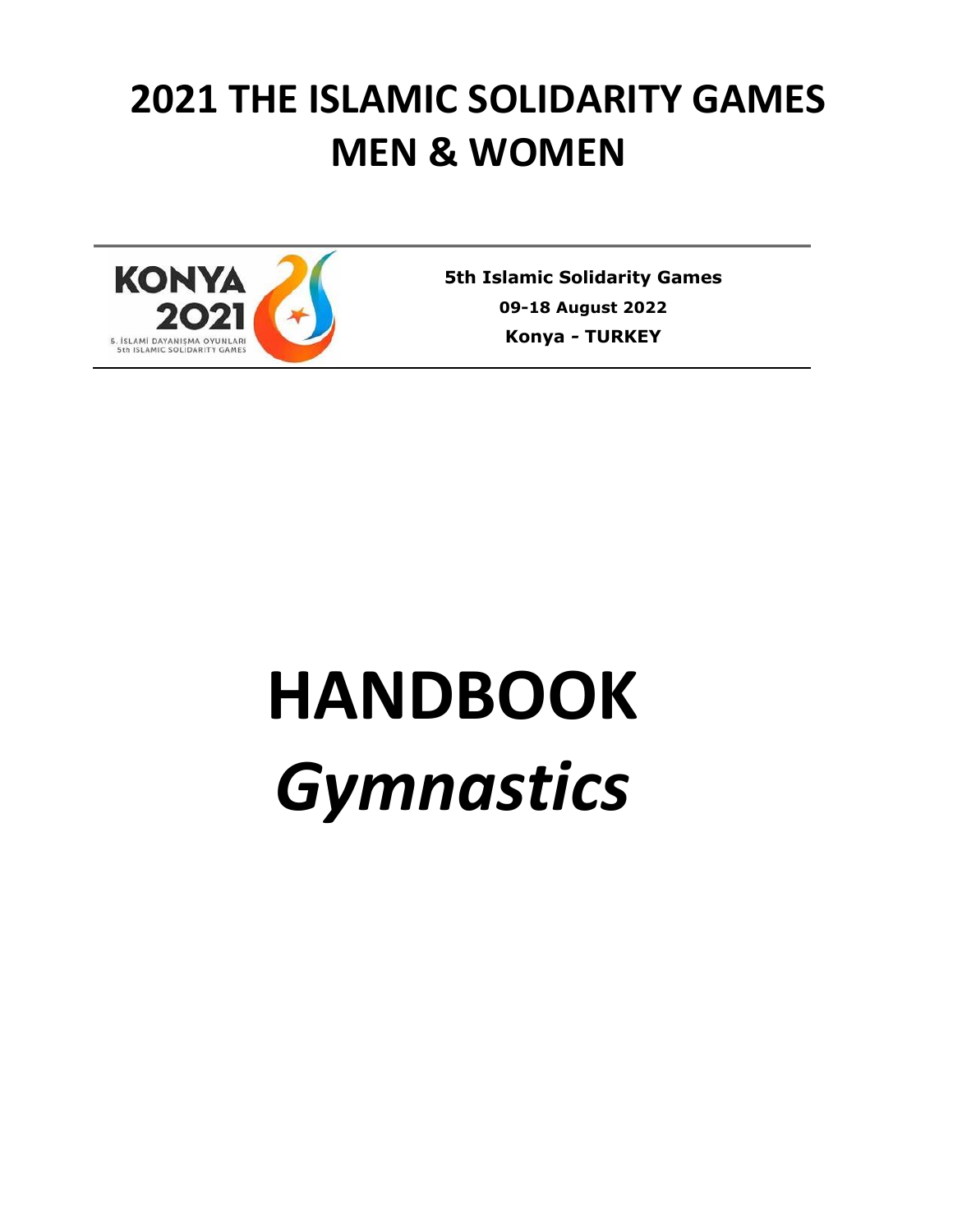# **Document Definitions**

| <b>Title</b>                | Sport Handbook-Gymnastic                                 |  |
|-----------------------------|----------------------------------------------------------|--|
| Abstract                    | This document provides a summary of the requirements and |  |
|                             | technical guidelines for Gymnastics Competitions         |  |
| Version                     | 1.3                                                      |  |
| Date Issued                 | 14.01.2022                                               |  |
| <b>Status</b>               | <b>Final Version</b>                                     |  |
| <b>Document Owner</b>       | <b>Halis Yunus ERSOZ</b>                                 |  |
| Organizer                   | <b>Fatih UYSAL</b>                                       |  |
| <b>Organizing Committee</b> | <b>TISGOC</b>                                            |  |
| <b>Subject Category</b>     | Sport - Technical                                        |  |
| <b>Access Restrictions</b>  | No TISGOC classification required.                       |  |

# **Document Revision History**

| <b>Version</b> | Date | <b>Author</b>   | <b>Summary of Changes</b> |
|----------------|------|-----------------|---------------------------|
| 1.0            |      | <b>TGF</b>      | <b>First Draw</b>         |
| 1.1            |      | Sports Director | <b>General Overview</b>   |
| 1.2            |      | <b>ISSF</b>     | <b>General Overview</b>   |
| 1.4            |      | <b>FIG</b>      | <b>Final Version</b>      |

# **Abbreviations and Terminology**

| <b>Title</b>                                          | Abbreviation      | <b>Notes</b> |
|-------------------------------------------------------|-------------------|--------------|
| <b>Islamic Solidarity Sports Federation</b>           | <b>ISSF</b>       |              |
| Turkish Islamic Solidarity Games Organizing Committee | <b>TISGOC</b>     |              |
| 5th Konya Islamic Solidarity Games                    | <b>KONYA 2021</b> |              |
| National Olympic Committee                            | <b>NOC</b>        |              |
| Fédération Internationale de Gymnastique              | <b>FIG</b>        |              |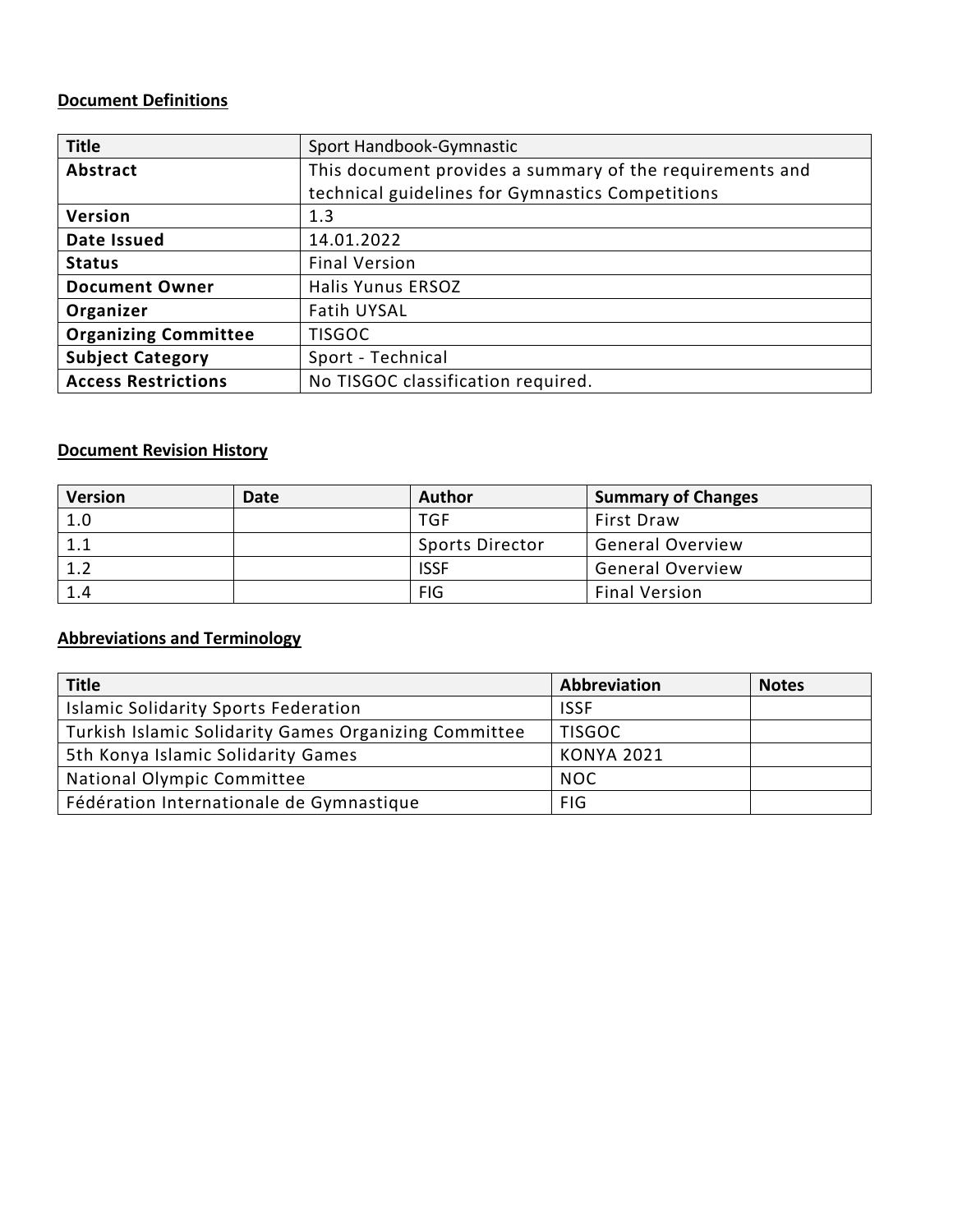#### **TECHNICAL RULES**

#### **1. COMPETITION RULES AND REGULATIONS**

**1.1** The Gymnastics Competitions of the 5<sup>th</sup> Islamic Solidarity Games will be conducted in accordance with the latest rules of the Federation Internationale de Gymnastique (FIG).

- Statutes
- Code of Ethics
- Code of Conduct
- Code of Discipline
- **•** Technical Regulations
- **•** License Rules
- Code of Points, relevant Newsletters, and Helpdesk
- General Judges' Rules
- Specific Judges' Rules for Artistic Gymnastics, Rhythmic and Aerobic Gymnastics
- Medical Organization of FIG Competitions and Events
- Anti-Doping Rules
- FIG Framework for Safeguarding Athletes and other Participants from Harassment and abuse in Sport during Events
- Media Rules
- Apparatus Norms
- Rules for Advertising and Publicity
- Accreditation Rules
- Rules for Awards Ceremonies

#### **2. COMPETITION MANAGEMENT**

**2.1** Competition, under the authority of the ISSF, will be organized by TISGOC, in conformity with FIG Rules and under the supervision of the technical delegate.

**2.2** Technical Delegates will be appointed by the FIG.

**2.3** Turkish Gymnastics Federation will support with the appointment of the national technical officials who shall be approved by the technical delegates.

#### Judge's Requirements

**2.4** All judges must have a current valid FIG brevet (XV cycle)

#### **2.5 Artistic Gymnastics Men and Women:**

**2.5.1** Two Judges' Panels for WAG and three for MAG, depending on the number of participants must be composed.

**2.5.2** Each Judges' Panel must be composed as follows: – two D judges – four E judges and one Supervisor. Line/time judges' function (where appropriate) will be carried out by NTO's with FIG Brevet IV at the minimum.

#### **2.6 Rhythmic Gymnastics:**

**2.6.1** One Judge's Panel will be involved in judging (at each competition session) consisting of Superior Jury (four officials), four Difficulty, four Artistry and four Execution judges.

**2.6.2** Line/time judges' function (where appropriate) will be carried out by NTO's with FIG Brevet IV at the minimum.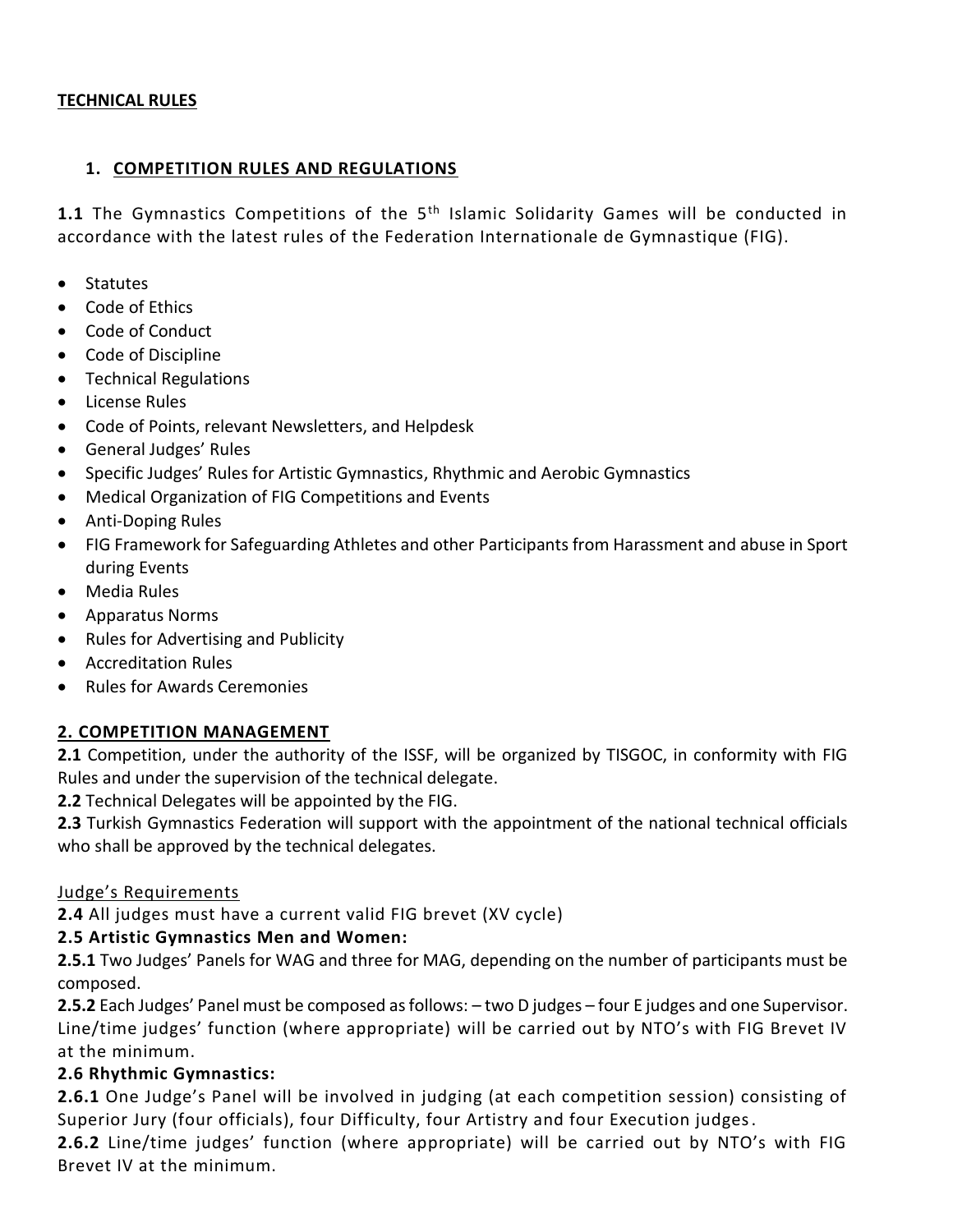# **2.7 Aerobic Gymnastics:**

**2.7.1** Judge's panel will be composed as: four Superior Jury, one chair of the panel judge, two Difficulty judges, four Artistry judges, four Execution judges, two line judge and one time judge. **2.7.2** Line/time judges' function (where appropriate) will be carried out by NTO's with FIG Brevet IV at the minimum.

#### **3. VENUE AND SCHEDULE**

**3.1** Gymnastics competitions will be held between 10-11 August 2022 for Men's Artistic Gymnastics; 13-14 August 2022 for Rhythmic Gymnastics and Aerobic Gymnastics; 17-18 August 2022 for Women's Artistic Gymnastics at Konya Velodrome.

**3.2** Training schedules will be provided by the Organizing Committee according to the participating country.

# **4. TECHNICAL MEETING**

**4.1** The technical and orientation meeting will be held on 09 August 2022 for Men's Artistic Gymnastics, 12 August 2022 for Rhythmic Gymnastics and Aerobic Gymnastics and 16 August 2022 for Women's Artistic Gymnastics at Konya Velodrome.

Participating National Federations must attend the orientation meeting with maximum 2 members per delegation.

# **5. EVENTS AND PARTICIPATION**

**5.1** National Federation should be an affiliated member of FIG.

**5.2** Athletes must hold a nationality of the country from which is registered. Only individual passports shall be used as the official document of the athlete.

**5.3** Gymnasts must have an FIG license valid until the end of the event in their respective discipline.

**5.4** Men's Artistic Gymnastics & Women's Artistic Gymnastics;

**5.4.1** Countries are entitled to participate either with 1-2 individual gymnasts or with a team of 2-3 gymnasts provided that they register as a team by the registration deadline.

**5.4.2** In Artistic Gymnastics, male athletes must be 18 years of age and female athletes must be 16 years of age in the calendar year of the competition (2022).

**5.5** Aerobic Gymnastics;

**5.5.1** Countries are entitled to compete with 1-3 gymnasts in individually or with a team of 3-12 individual gymnasts in all categories.

**5.5.2** In Aerobic Gymnastics, athletes must be 18 years of age in the calendar year of the competition (2022).

**5.6** Rhythmic Gymnastics Individuals and Group;

**5.6.1** Countries are entitled to participate in the competition with 1 individual gymnast or a team consisting of 2-3 individual gymnasts

**5.6.2** In Rhythmic Gymnastics, athletes must be 16 years of age in the calendar year of the competition (2022).

#### **6. COMPETITION FORMAT**

#### **6.1 Men's & Women's Artistic Gymnastics**

**6.1.1** Qualifications and Team Competition

The results of these competitions determine;

- Qualification for Apparatus Finals
- Winners of Team Competition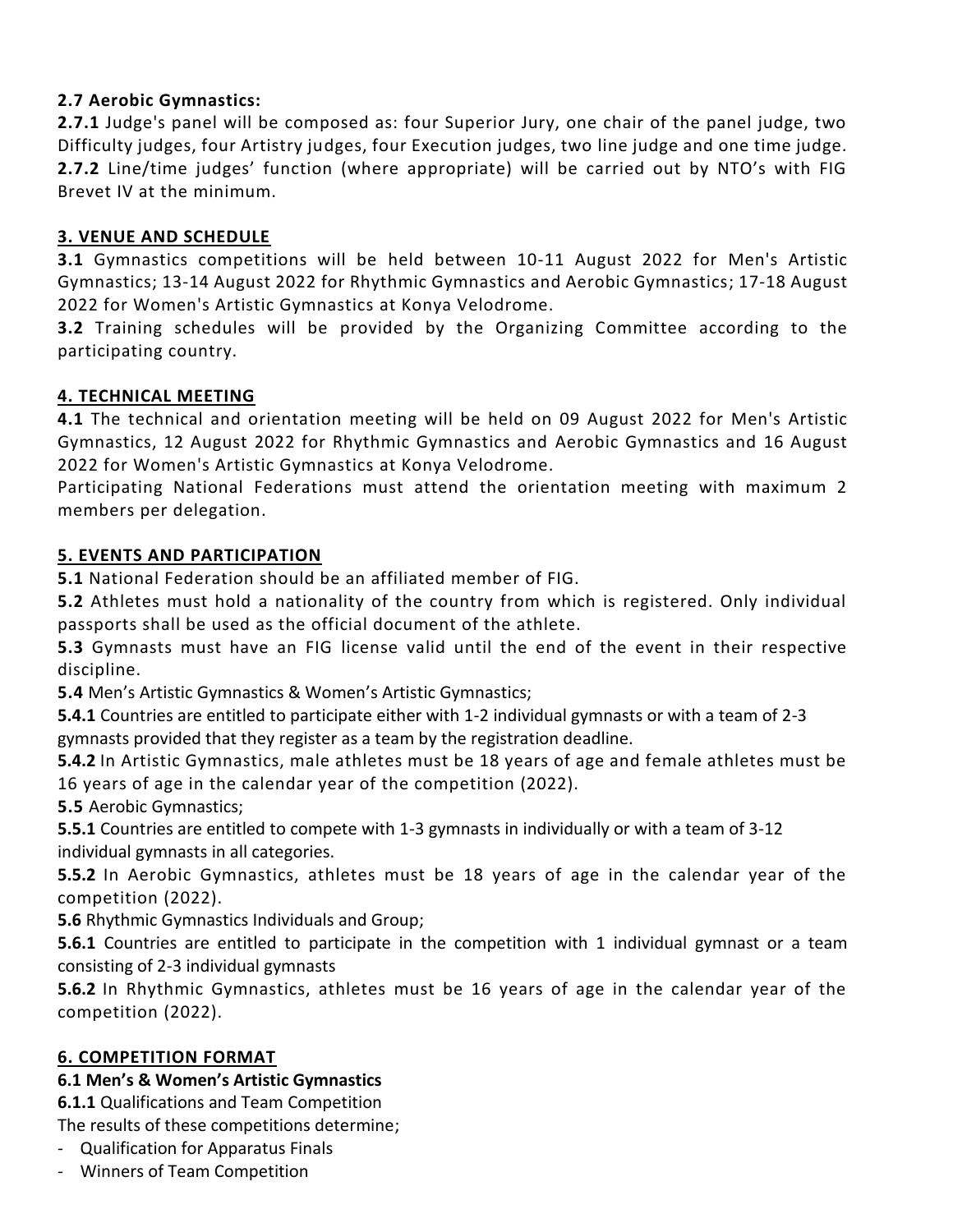# **Competition Format:**

- If a country competes in the competition with 1-2 individual gymnast(s); the gymnast(s) must perform a routine on at least 1 apparatus. The gymnast(s) has the right to participate in the apparatus finals. Countries participating with 1 gymnast cannot participate in the team rankings.

-If a country competes with a team (of 2-3 gymnasts); the top two scores count on each apparatus for the Team Ranking results.

**6.1.2** Apparatus Finals

The results of these competitions determine;

-Winners of the Apparatus Finals.

Competition Format:

-Top 8 gymnasts are qualified for the Apparatus Finals. Only 2 gymnasts per country could participate in the Apparatus Finals.

# **6.2 Aerobic Gymnastics**

**6.2.1** Qualifications and Team Competition

The results of these competitions determine;

-Qualifiers for the Category Finals

-Winners of the Team Competition

Competition Format:

-Countries could participate with a total of 12 gymnasts in the categories of 1 individual men, 1 individual women, 2 pairs, 2 trios.

-If a country competes in only the categories; gymnasts are required to perform a routine on at least one category. Gymnasts have the right to compete in the Category Finals. Countries that do not compete on all categories cannot be placed in team rankings.

-Team Ranking results are determined by the addition of the best score in each of the 4 categories.

**6.2.2** Category Finals

The results of these competitions determine;

-The Winners of the Category Finals.

Competition Format:

-Top 8 gymnasts move to the Category Finals. A maximum of 2 gymnasts could compete in Category Finals per country.

# **6.3 Rhythmic Gymnastics**

**6.3.1** Individual Qualifications and Team Competition

The results of these competitions determine;

- Qualifiers of Apparatus Finals

- Winners of Team Competition

Competition Format:

-If a country competes with an individual gymnast; the gymnast must perform a routine on minimum 1 and maximum 4 apparatus. The gymnast has the right to compete in Apparatus Finals. Countries competing with an individual gymnast cannot be placed in team rankings.

-If the country competes with a team (of 2-3 gymnasts); the top two scores count on each apparatus for the Team Ranking results.

**6.3.2** Group All Around Competition and Qualifications

The results of these competitions determine;

Qualifiers of Apparatus Finals

Winners of Group All-Around Competition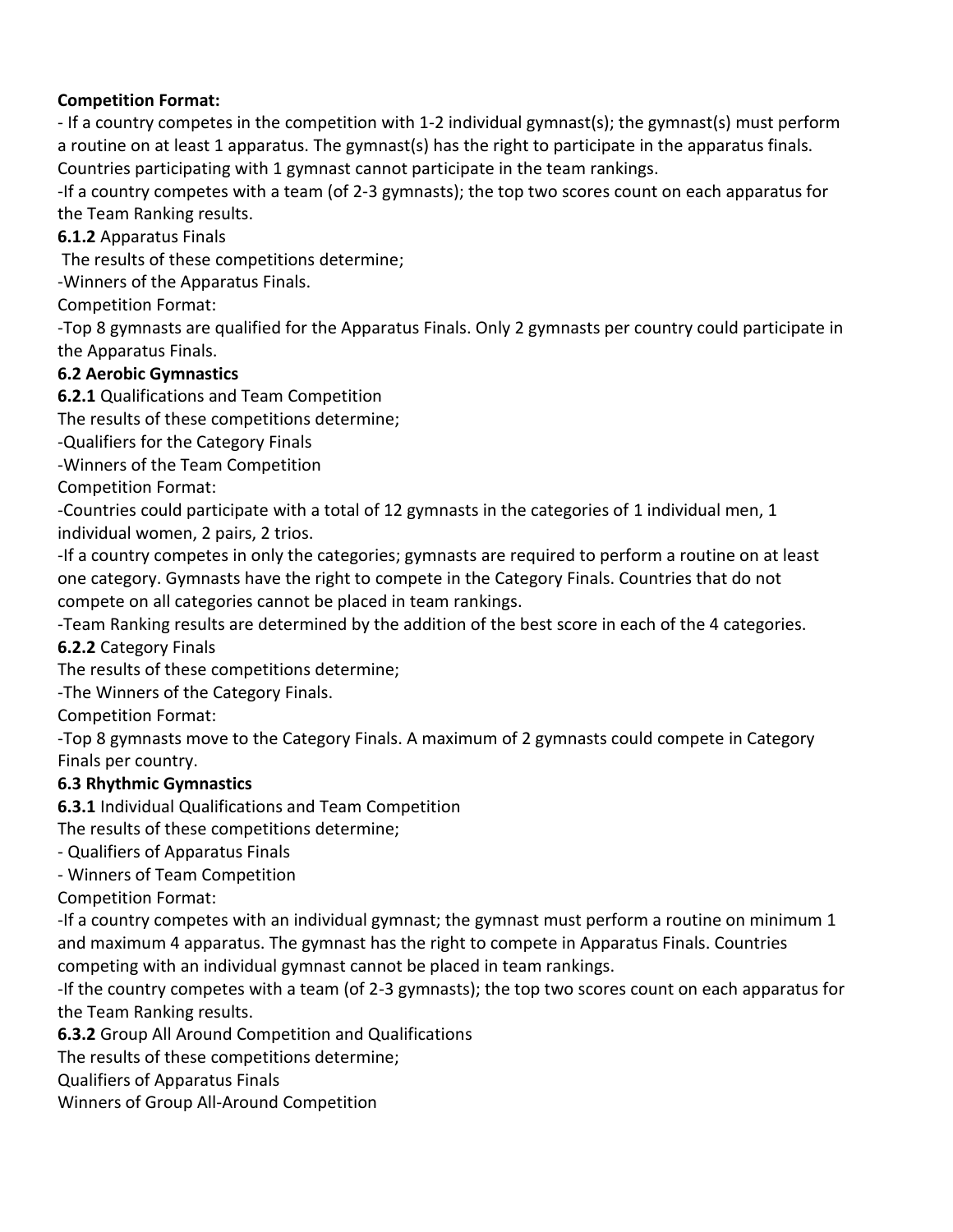# **Competition Format:**

-If a country competes with a group; the gymnasts must perform 2 routine with 2 apparatus (identical and mix apparatus). If country perform only 1 apparatus, it has the right to compete in Apparatus Finals, but cannot be placed in all-around rankings.

-All-around ranking established by addition of 2 scores at each apparatus.

# **6.3.3** Apparatus Finals

The results of these competitions determine;

- The winner of Apparatus Finals

#### Competition Format:

- For Individual and Group: Top 8 gymnasts on each apparatus move on to the Apparatus Finals.
- A maximum of 2 individual gymnasts could compete in Apparatus Finals per country.
- A maximum 1 group could compete in Apparatus Finals per country.

# **7. COMPETITION SCHEDULE(\*)**

| 09 August 2022 | Podium Training for Men's Artistic Gymnastics         |
|----------------|-------------------------------------------------------|
| 10 August 2022 | Start of Men's Artistic Gymnastics Competitions       |
| 11 August 2022 | End of Men's Artistic Gymnastics Competitions         |
| 12 August 2022 | Podium Training for Rhythmic and Aerobic Gymnastics   |
| 13 August 2022 | Start of Rhythmic and Aerobic Gymnastics Competitions |
| 14 August 2022 | End of Rhythmic and Aerobic Gymnastics Competitions   |
| 15 August 2022 | Apparatus Setup for Women's Artistic Gymnastics       |
| 16 August 2022 | Podium Training for Women's Artistic Gymnastics       |
| 17 August 2022 | Start of Women's Artistic Gymnastics Competitions     |
| 18 August 2022 | End of Women's Artistic Gymnastics Competitions       |

\*Detailed version of the competitions will be published later on.

# **8. EQUIPMENT**

#### **8.1 Artistic Gymnastics Apparatus**

All the apparatus and mats used in Artistic Gymnastics events are manufactured by SPIETH Gymnastics and have a valid FIG License until the end of the respective ART competitions.

#### **8.2 Aerobic Gymnastics Apparatus**

All the floors used in Aerobic Gymnastics competitions are manufactured by SPIETH Gymnastics have a valid FIG License until the end of the respective AER competitions.

#### **8.3 Rhythmic Gymnastics Apparatus**

All the floors use in Rhythmic Gymnastics competitions are manufactured by SPIETH and have a valid FIG License until the end of the respective RG competitions.

#### **9. APPAREL**

# **9.1 NOC Uniforms**

The official uniforms of the NOCs may include:

-Symbols of the country (name of the country, national flag, emblem, etc.)

-Emblem of the NOC

-Logo of the Konya 2021 Islamic Solidarity Games

-Emblem of the respective National Sport Federations (on competition kit only where permitted by the NOC)